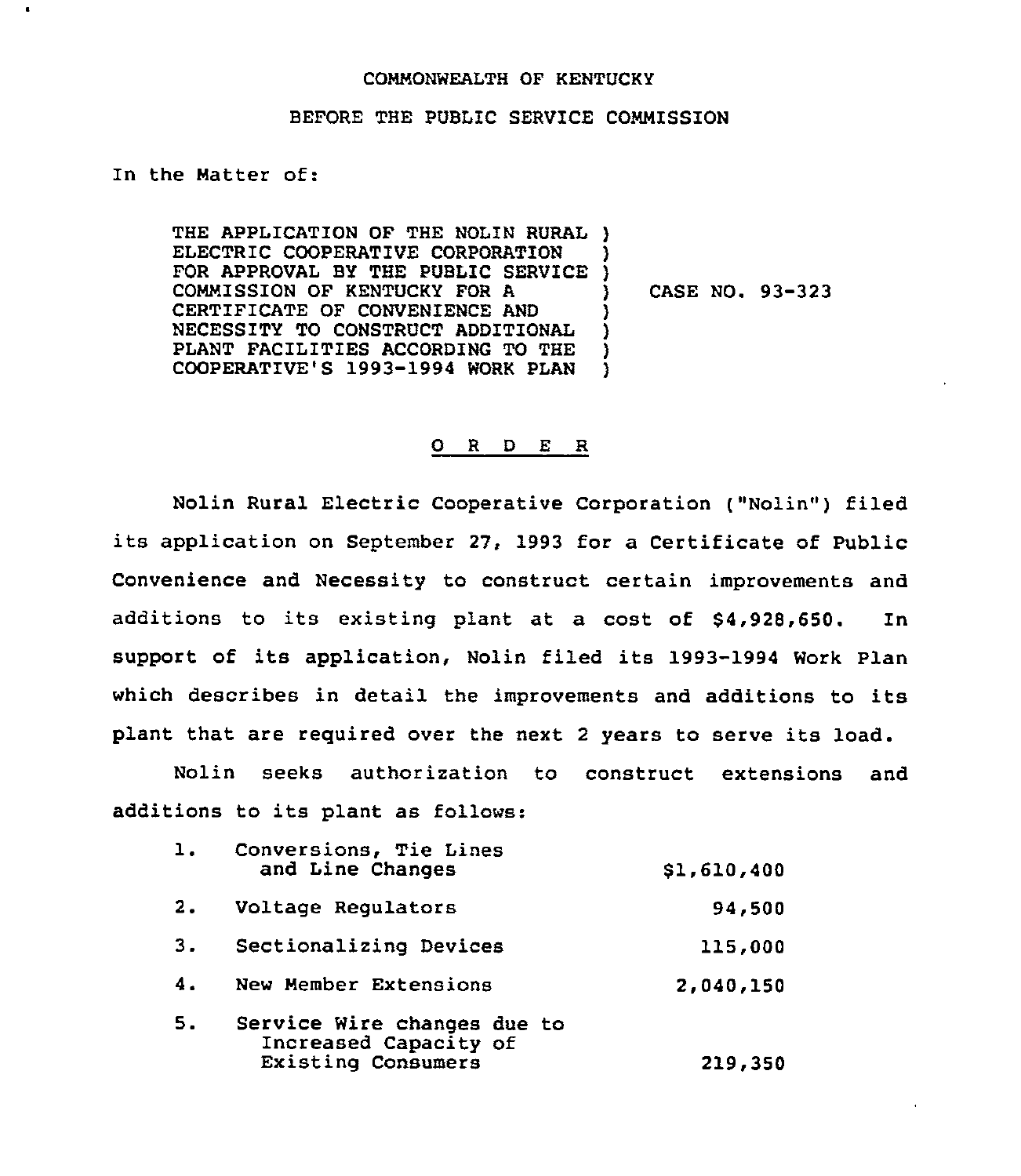|    |                  | Total | \$4,928,650 |
|----|------------------|-------|-------------|
| 8. | Switches         |       | 24,000      |
| 7. | Pole Replacement |       | 697,750     |
| 6. | Security Lights  |       | 127,500     |

Nolin proposes several projects in its Two Year Work Plan to improve system reliability and to maintain an adequate level of service to its customers. These projects involve replacement of old lines or phase conversions to reduce excessive voltage drops.

Nolin has provided an analysis of its distribution system using a computer program commonly used in the industry, Milsoft Integrated Solutions Distribution Analysis Software. This software allows a utility to model its existing system and to project the effects of load growth. <sup>A</sup> basic input to this program is customer usage information. Although distribution systems should be designed to accommodate peak demand, individual customer peak demands are not known except for large power users with demand meters. Instead, the only information generally available is from customer billing records, which usually show only a customer's energy usage, not demand. The Nilsoft software is capable of estimating demand based upon billing records and these estimates are then reconciled with actual demand measured at the substations. However, Nolin currently does not confirm the accuracy of the load estimates elsewhere in its distribution system. This is <sup>a</sup> concern since demand can only be estimated from billing records and cannot be determined with certainty unless measured. The uncertainty

 $-2-$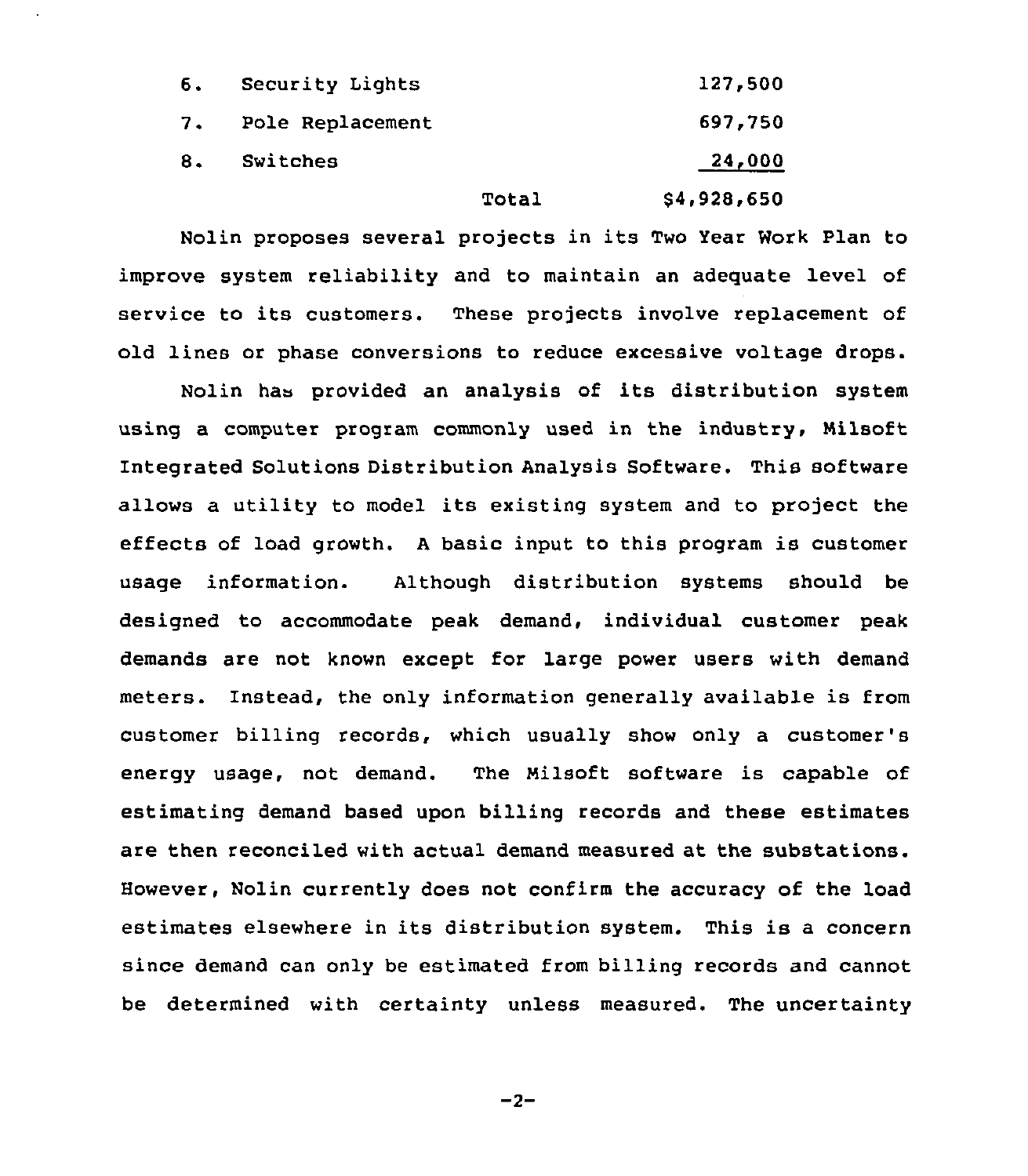increases when bills are based upon customer read meters. Therefore, the Commission finds that Nolin should install voltmeters and ammeters at representative points in its distribution system to determine the accuracy of its distribution analysis used in future Two Year Work Plans.

As a result of the study, several phase conversions and line replacements were recommended in the Two Year Work Plan to reduce excessive voltage drops. The system improvements recommended in this Work Plan are needed to correct voltage problems, provide for increased load growth, improve phase balance, and improve service reliability.

Based on the evidence of record and being otherwise sufficiently advised, the Commission finds that public convenience and necessity require the construction by Nolin of the improvements and additions to its existing plant as described in its 1993-1994 Work Plan.

IT IS THEREFORE ORDERED that:

l. Nolin be and it hereby is granted <sup>a</sup> Certificate of Public Convenience and Necessity to proceed with the construction and additions as set forth in its 1993-1994 Work Plan.

2. Nolin shall install voltmeters and ammeters on its system and keep records of the readings which can be used to determine the accuracy of voltage and load studies used in future Two Year Work Plans.

 $-3-$